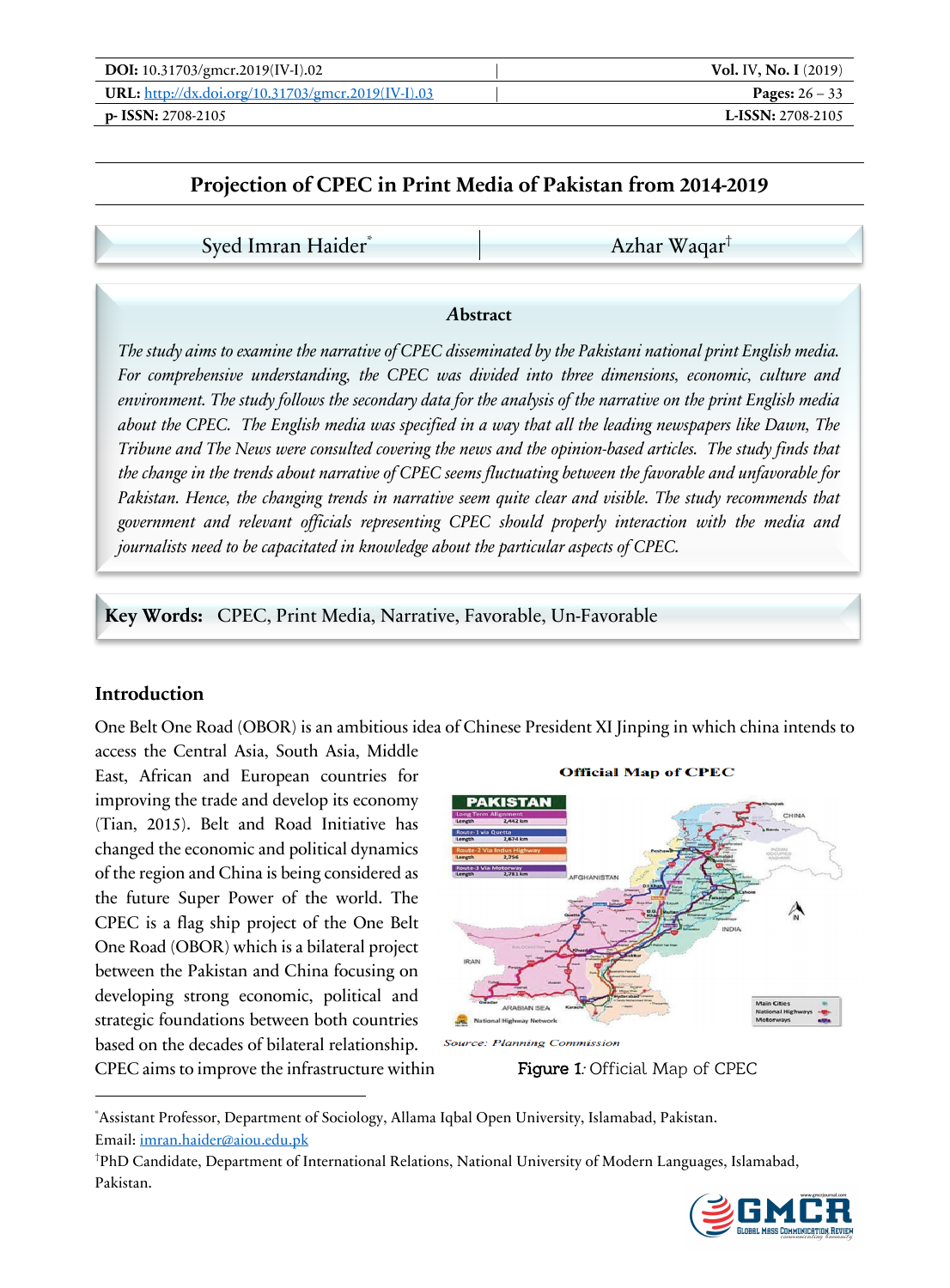Pakistan, establishing the power plants, enhancing the trade volume, generating the jobs and innovating the social sector. The project of CPEC was launched on April 20, 2015, which includes 51 agreements and memorandum were signed between Pakistan Prime Minister Nawaz Sharif and Chinese president Xi Jinping in 2015 (Abid, & Ashfaq, 2015). Initially, the total cost of the project was \$46vbillion; however, with the time, it extended to \$62billion (Makhdoom, Shah & Sami, 2018). However, after the agreement of CPEC, a huge debate was started on the local and international media about the pros and cons of this project. Pakistan has remained quite enthusiastic about this project and worked sincerely and seriously about the designing and completion of the project.

The role of media is of utmost importance in this regard because a lot of has been disseminated through media to the global and Pakistani audiences. The worldwide media has been reporting and analyzing the multiple aspects of CPEC and some declaring it as a Chinese style of colonialism and debt trap. CPEC is such a road project that has various dimensions and in order to understand it easily, the project has been divided into three themes such as economic, culture and environment. This paper however, endeavours to focus on the Pakistani media and specifically the print English media and analyzes the trend of the narrative about the economic, cultural and environmental aspects of CPEC.

## **Problem Statement**

The Pakistani print media has been continuously analyzing the effects of CPEC and a narrative was constructed. The narrative around the CPEC was not constructed merely in a straight- forward way rather it seems that media is also confused about the various aspects of CPEC. The lack of understanding about CPEC has been further creating confusion and the masses are not in this position to clearly and scientifically understand the impact of the project. Therefore, this study prioritizes to comprehend the changing narrative of the print English media about the multiple aspects of CPEC. The existing paper would help in understanding the variation in the narrative of the print English media which further sensitize the policy makers to develop an extensive framework to appropriately address the media.

# **Literature Review**

Kanwal, Chong and Pitafi (2019) stated that the government officials of China and Pakistan perceive CPEC as the fundamental project for the development of both nations, particularly Pakistan. China Pakistan Economic Corridor (CPEC) has been initiated keeping in view the objectives of having benefits at a large level for local communities. They also argue that some projects like power plants, infrastructure, educational institutions etc have already started and contributing to the economic and social development of the Pakistan. Tehsin, Khan and Sargana (2017) expressed that CPEC has brought a positive change in the multiple-sectors including infrastructure, education, energy, agriculture, trade, employment. Blanchard Blanchard and Dreyer (2017) were of the opinion that the government of both countries are advocating that CPEC would enhance the quality of life of the people through generating huge opportunities for the youth and experts. In addition, the connectivity of the roads and motorways would make the citizens capable to utilize their talent and skills and increase the living standards. Saad, Xinping and Ijaz (2019) argued that CPEC is such a giant project that would generate millions of jobs for the locals as well as for the Chinese. The point is that employment at such level would surely reduce the poverty and the economic condition of the country get elevated. Kousar, Rehman, Zafar, Ali, and Nasir (2018) expressed that certainly CPEC has started to create the jobs for the locals and about 30,000 Pakistani professionals specially with the medical, engineering and IT background were employed in the projects of Coal Power projects and Qasim port under the framework of CPEC. Smith (2001) was of the view that CPEC needs to be perceived in a positive way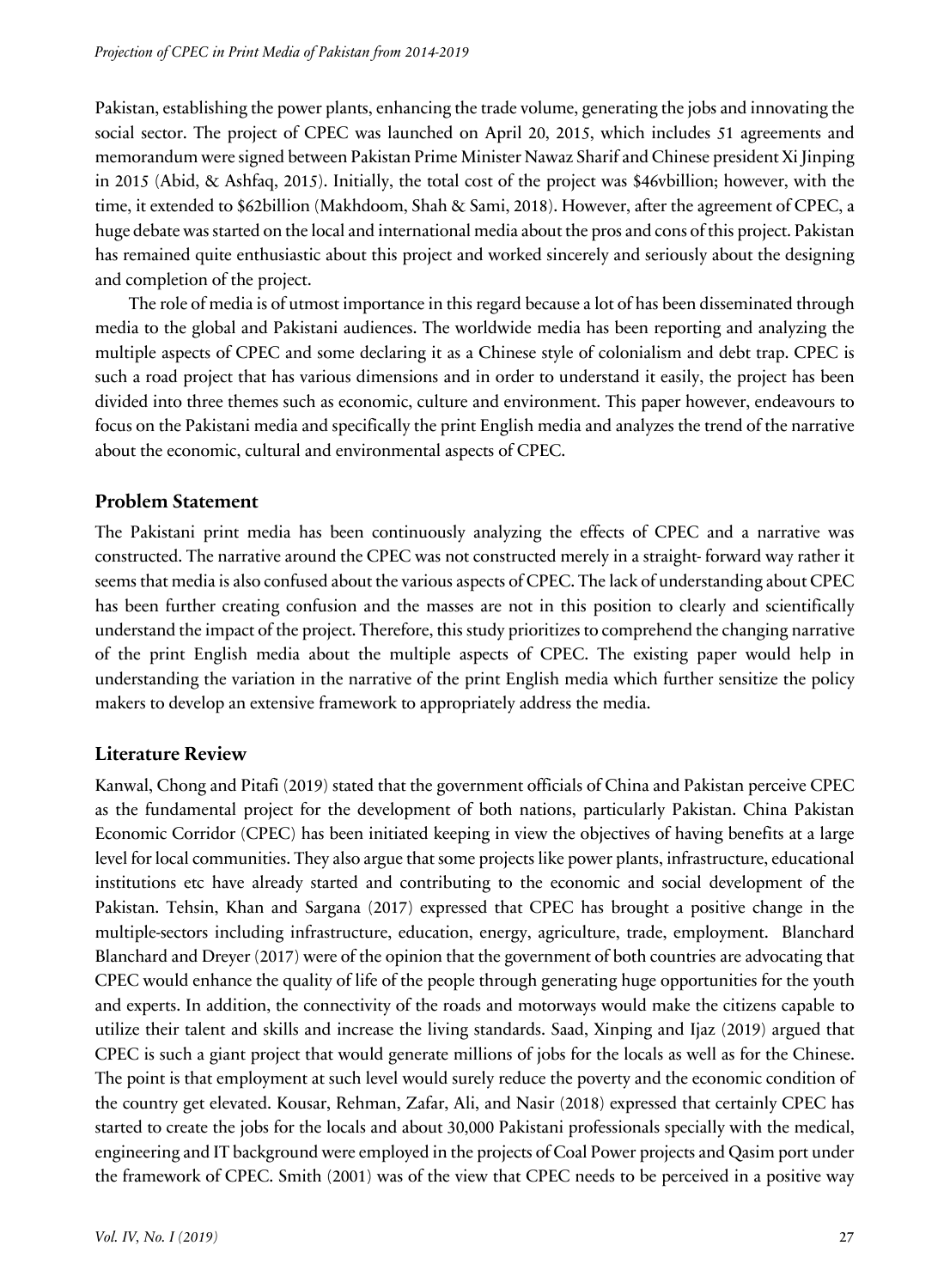particular regarding the enhancement in the literacy of the people. Certainly, the improvement in the education helps directly and indirectly to reduce the poverty. Ali, Mi, Shah, Shah, Khan, Ullah, and Bibi (2018) perceived and analyzed that Pakistan is already suffering from the environmental issues and there are chances that CPEC would add the more mess to the environment. However, the latest technology may be utilized in the execution of multiple projects so that the environmental pollution and issues could be reduced. They were of the view that there is a serious need to develop proactive strategies to counter th environment related threats. Similarly, Asees, Awan and Ali (2019) concluded that various projects of CPEC specifically the industrial and infrastructural development would directly or indirectly influence the environment. Thomas, (2018) stated that the BRI project is a grand effort to encourage the smaller states like Pakistan and Sri Lanka to have debt and certainly these states would not be able to return the loan. Consequently, such states will be in a debt trap and their foreign policy would be affected due to debt trap.

The aforementioned literature has analyzed the various aspects of the CPEC and could not capture the complete picture. For instance, this particular paper aims to understand the CPEC and divides it into three major variables including economic, culture and environment. Moreover, the previous literature relies on the common perceptions and policy papers as well but this study examines the secondary data from 2014 to earlier 2019 which gives an extensive and comprehensive picture of the project with the lens of the print media.

### **Methodology**

The quantitative approach has been employed in the study to get understanding about the changing trends in the print media. The secondary data was collected from the media, specifically print media. Print is comprising of two types, Urdu newspapers, English newspapers and newspapers in local languages of provinces. However, this study goes with the English selected newspapers such as Dawn News, The Tribune and The News. The rationale of selecting the specific English papers was that these papers are considered as the leading English print media of Pakistan. Moreover, the mentioned newspapers are continuously covering the multiple stories around the CPEC. The method of content analysis was adopted to apprehend the narrative and data appropriately. Both of the sections of each newspaper including news stories and editorials or opinion-based articles were consulted to understand and grab the data about the specific variables identified earlier and the changing narrative around the CPEC. The data was consulted from the specific newspapers of 2014 to earlier 2019. The data was analyzed through SPSS and presented in the form of graph for interpretation and discussions

### **Results and Discussion**

The content analysis of the news and the articles of selected newspapers including Dawn, The Tribune and The News was carried out from year 2014 to earlier 2019. The study revolves around the three major variables, economy, culture and environment. The economy was divided into further sub-variables including infrastructure, electricity, economic zones, jobs etc. Similarly, the culture was also classified into multiple sub-variables including education, cultural integration, following new norms etc while the environment was also categorized into further multiple su-variables such as air pollution, industrial waste, deforestation etc. The trend of the media has been assessed on the Likert scale following, highly positive, positive, neutral, negative and highly negative.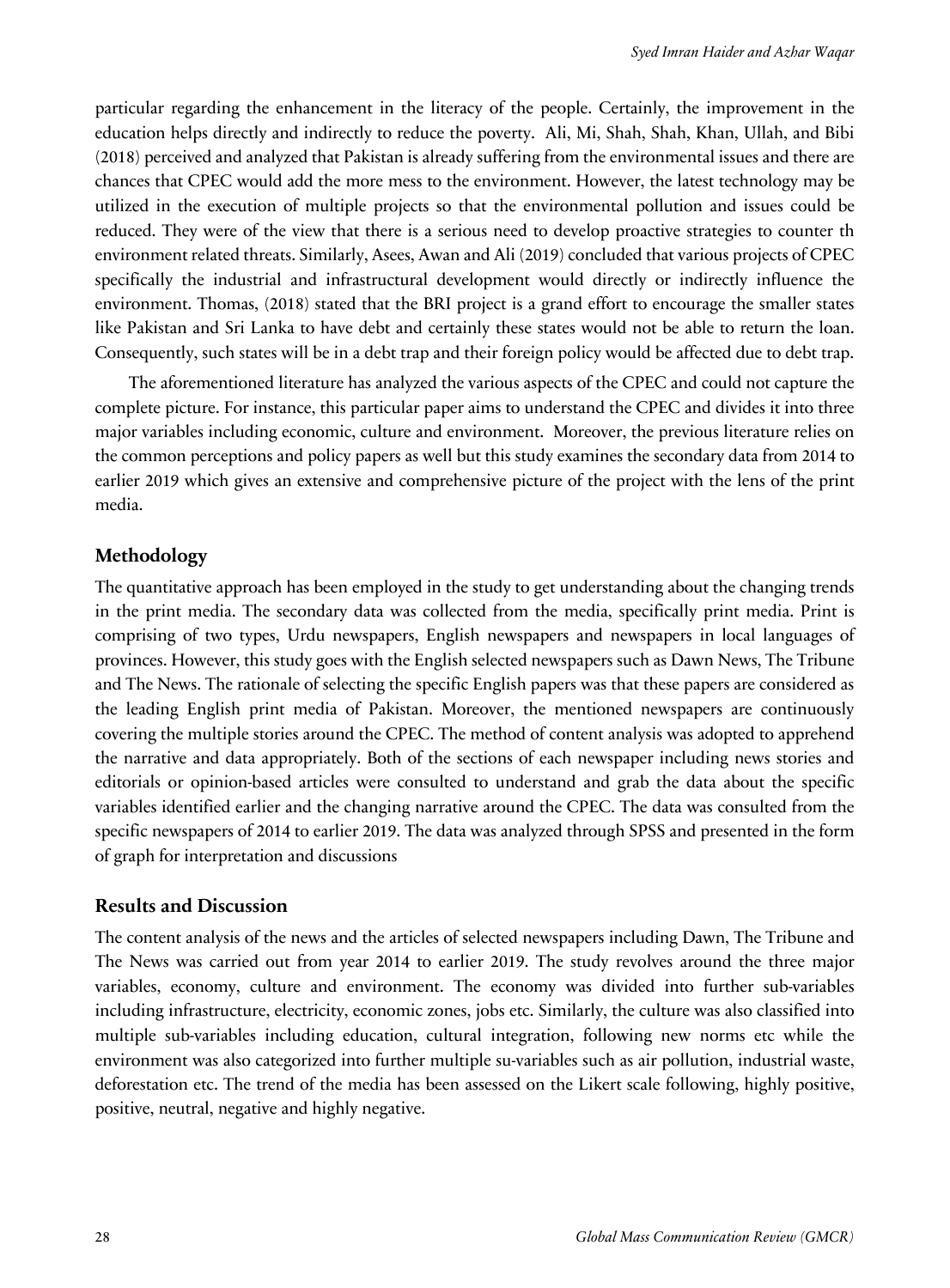



**Figure 2:** Projection of the Narrative about Economy under CPEC by Print English Media

The figure 2 indicates that English newspapers presented the narrative of CPEC with respect to the economy and that can be clearly observed that from 2014 to 2015, the economic aspects of CPEC were discussed in a pessimistic way, however, from 2015 to 2018, the positive and optimistic discussion about the economic aspects of CPEC was started whereas, in 2019 the narrative of CPEC in the context of the economy was turned into negative.



**Figure 3:** Projection of Narrative about Culture under CPEC by Print English Media

The figure 4.2 shows that the English newspapers constructed the positive narrative of CPEC in the beginning in 2014 but suddenly in later 2014 to 2015, the image of CPEC regarding culture changed. The trend does not decline more and started to move up from later 2015 to onward 2019.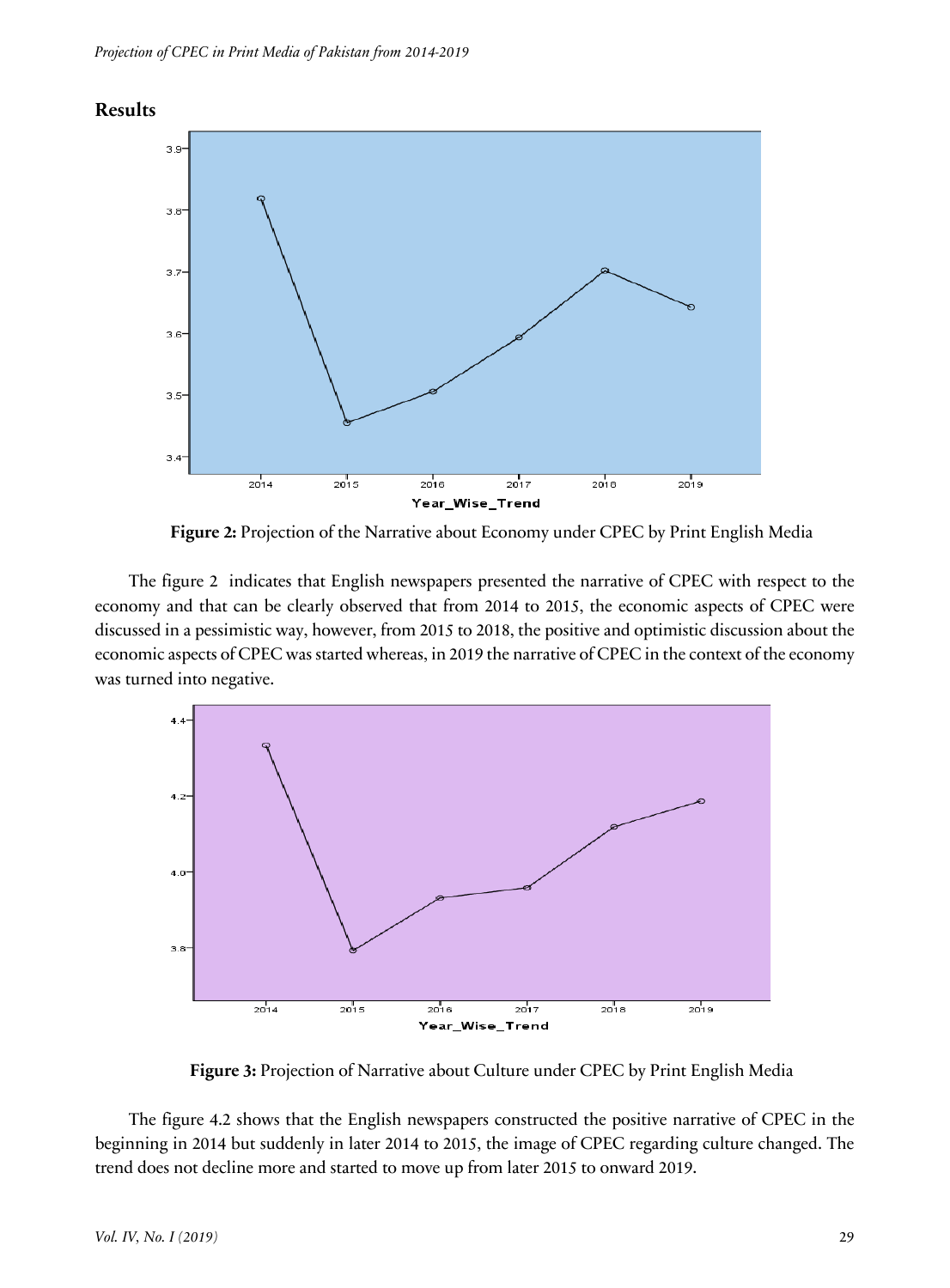

**Figure 4:** Projection of Narrative about Environment under CPEC by Print English Media

The figure 4.3 explains that the English newspapers from 2014 to mid of 2015 conceived the environmental aspect of CPEC in an optimistic way but in mid-2015 on ward to 2019, the narrative of English newspapers around the environmental aspect of CPEC changed.

### **Discussion**

The discourse analysis in print media from editorials, opinion articles and news were observed to have a comprehensive understanding about the impact and the narrative around CPEC. Since there is a lack of centre driven narrative and dissemination of systematic and authentic information and data about CPEC projects, as well as their impact and true nature, it seems difficult to separate facts from the discourse given by media. Little to no transparency and public sharing of information was shown by government and a certain silence is observed about monetary, strategic, political and logistical aspects of the project. Interestingly enough this silence is being interpreted readily by both media and public to manufacture and entertain either unrealistic expectations or speculate unnecessarily about the consequences of CPEC for Pakistan. The overall, print English media is supporting the narrative of CPEC but the important points which have not been addressed in a proper way are the prevailing misinformation which might be the outcome of the disinformation. The disinformation has been sponsored by the various regional players which are not in the favor of CPEC. So it is a great challenge to aptly deal and manage the perceptions of the people. The reservations need to be addressed as well. Above all, the changing trends of the perceptions of the print media in a way may be treated as positive because the diverse perspectives and multiple lens help in understanding and executing the project in much better way. about the Another push forward in managing perceptions and bridging gaps is addressing particularly those aspects of CPEC Narrative management around these issues could help highlighting the positive and neutralizing the negative through focused circulation and communication of information, data and awareness to relevant circles. Since the progressive influence of CPEC threatens the interests of the rival countries; the birth of anti- CPEC narratives by these states is a step to sabotage the project. Some actors started to build up pessimistic narratives and fabricated and false anti-CPEC narratives; colonial project, controversial routes, one state benefit, debt trap etc. started to rise in order to malign this project. This sort of narrative against the China-Pakistan Economic Corridor has been launched through multiple means and channels, especially international and local media.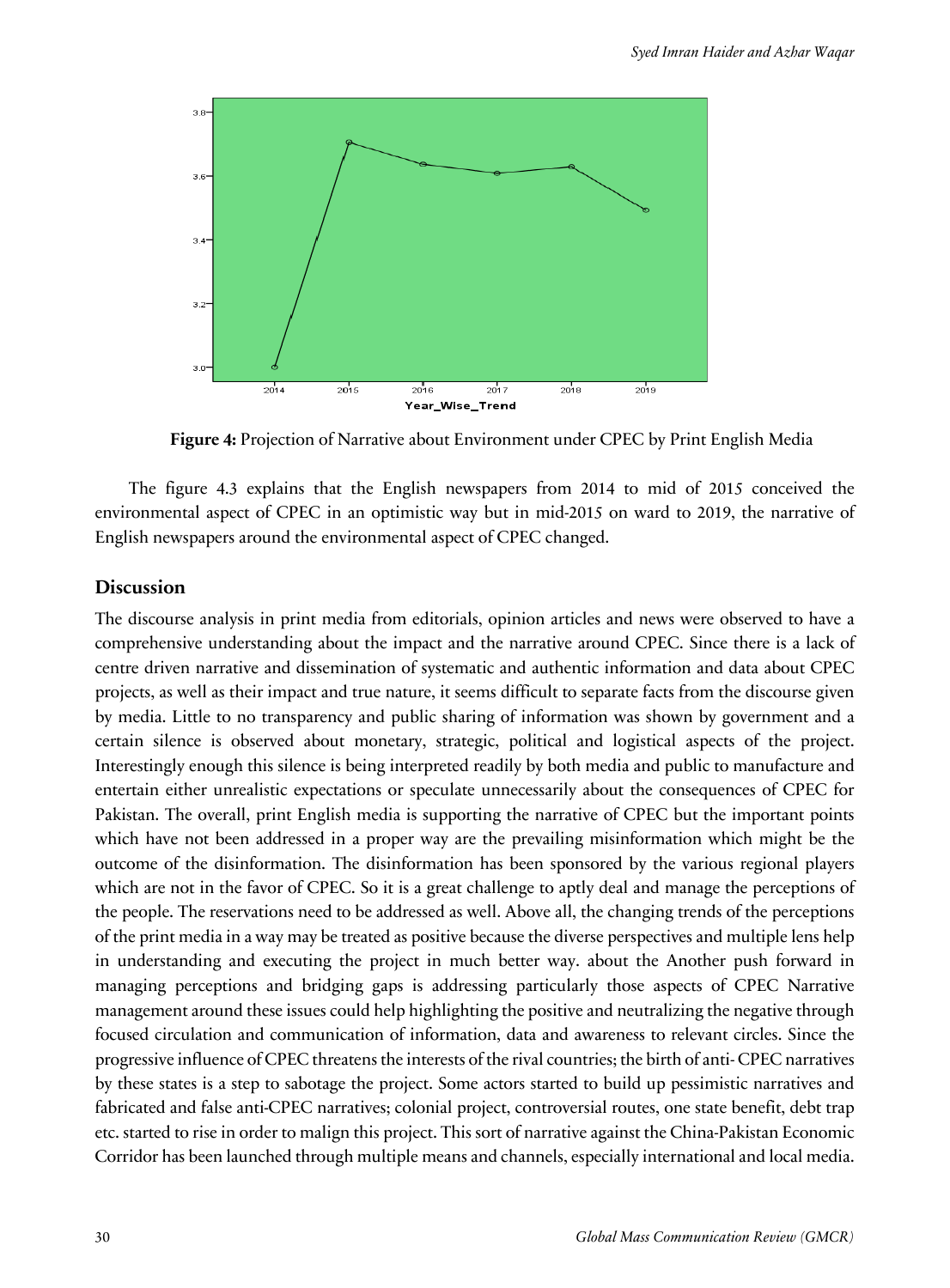# **Conclusion and Recommendations**

The CPEC has tremendous economic and strategic significance for China and Pakistan as well as for the region. IN a way, the future of Pakistan has been associated with the success of this project. However, anti-CPEC narrative is constantly being disseminated at the global and even at the local level through various means including media. The media has the capacity to develop the positive perceptions and narrative and even to deteriorate the good image of any project. IN Pakistan, media specifically print media is writing multiple articles on the effects of CPEC but the change in the opinions of the journalists is so quick that the readers and the audiences become confused. CPEC is such a huge project that it cannot afford a confused narrative in the national media of Pakistan. Such confused narrative may negatively influence the bilateral relations of Pakistan and China. Therefore, management of the narrative and the constant positive trend is highly required and for this, the government officials must play their role and engage the media. Moreover, an extensive media regulation is essential particularly regarding the CPEC related news and stories. Government may need to take media into confidence and brief them extensively around the positive implications of CPEC, and the many ways in which it may affect various aspects of Pakistan, through authentic facts and figures.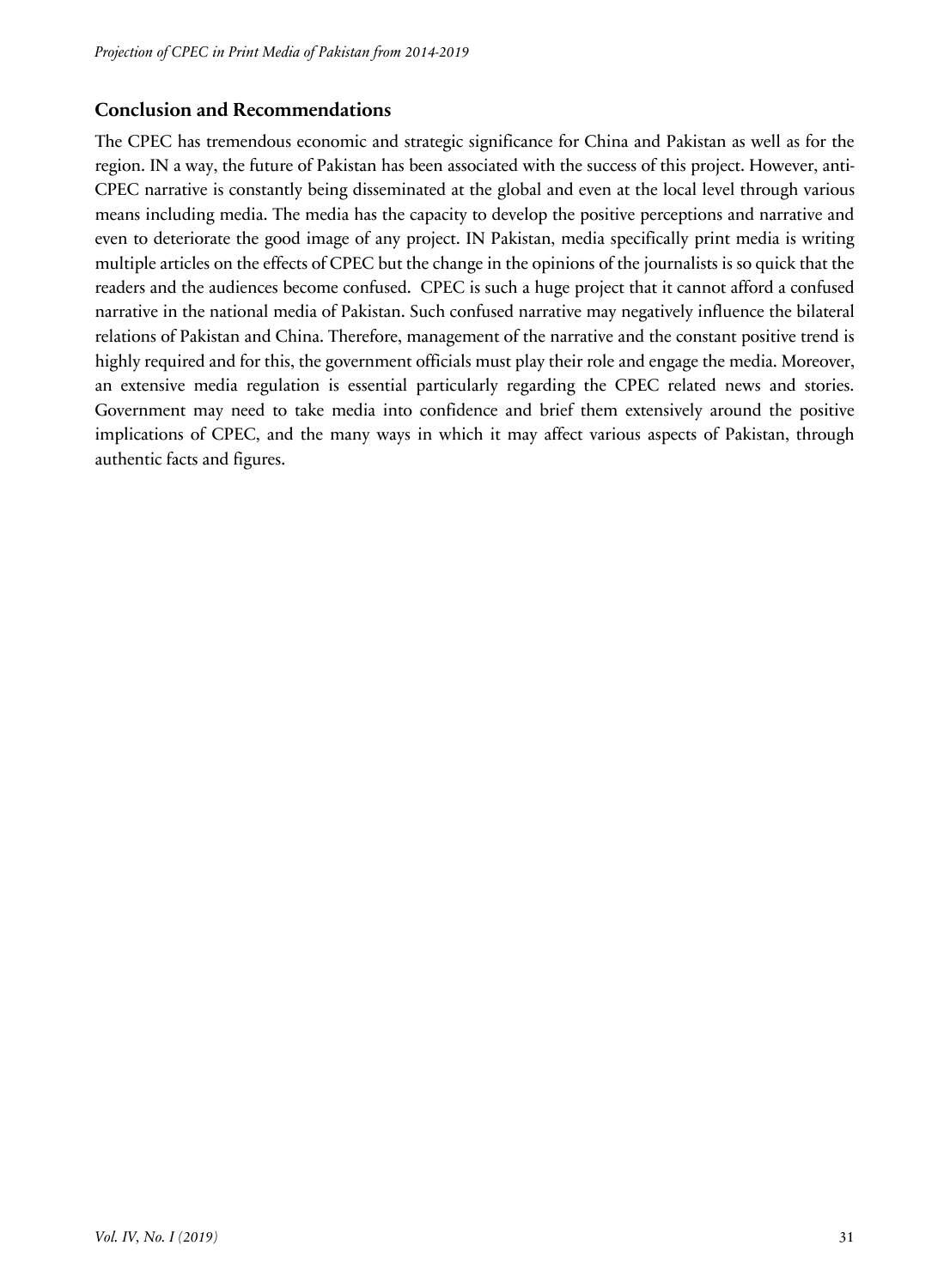#### **References**

- Abid, M., & Ashfaq, A. (2015). CPEC: Challenges and opportunities for Pakistan. *Journal of Pakistan Vision*, *16*(2), 142-169.
- Ali, L., Mi, J., Shah, M., Shah, S. J., Khan, S., Ullah, R., & Bibi, K. (2018). Local residents' attitude towards road and transport infrastructure (a case of China Pakistan economic corridor). *Journal of Chinese Economic and Foreign Trade Studies*, *11*(1), 104-120.
- Ameyaw-Brobbey, T. (2018). The Belt and Road Initiative: Debt Trap and its Implication on International Security. *Asian Journal of Multidisciplinary Studies*, *1*(2).
- Asees Awan, M., & Ali, Y. (2019). Sustainable modeling in reverse logistics strategies using fuzzy MCDM: Case of China Pakistan Economic Corridor. *Management of Environmental Quality: An International Journal*.
- Blanchard, J. M. F., Blanchard, & Dreyer. (2017). *China's Maritime Silk Road Initiative and South Asia*. Palgrave.
- Kanwal, S., Chong, R., & Pitafi, A. H. (2019). China–Pakistan economic corridor projects development in Pakistan: Local citizens benefits perspective. *Journal of Public Affairs*, *19*(1), e1888.
- Kousar, S., Rehman, A., Zafar, M., Ali, K., & Nasir, N. (2018). China-Pakistan Economic Corridor: a gateway to sustainable economic development. *International Journal of Social Economics*, *45*(6), 909-924.
- Makhdoom, A. S., Shah, A. B., & Sami, K. (2018). Pakistan on the roadway to socio-economic development: A comprehensive study of China Pakistan Economic Corridor (CPEC). *The Government-Annual Research Journal of Political Science.*, *6*(6).
- Saad, A., Xinping, G., & Ijaz, M. (2019). China-Pakistan Economic Corridor and its influence on perceived economic and social goals: Implications for social policy makers. *Sustainability*, *11*(18), 4949.
- Smith, J. H. (2001). Faith Communities and Public Schools: A Collaboration To Improve Education. CPEC Best Practices Report.
- Tehsin, M., Khan, A. A., & Sargana, T. U. H. (2017). CPEC and sustainable economic growth for Pakistan. *Pakistan Vision*, *18*(2), 102-118.
- Tian, S. (2015). Chronology of China's Belt and Road initiative. *Xinhuanet: English. news. cn [Online] Available at: http://news. xinhuanet. com/english/2015-03/28/c\_134105435. htm (Accessed: 20th September, 2017)*.
- Abid, M., & Ashfaq, A. (2015). CPEC: Challenges and opportunities for Pakistan. *Journal of Pakistan Vision*, *16*(2), 142-169.
- Ali, L., Mi, J., Shah, M., Shah, S. J., Khan, S., Ullah, R., & Bibi, K. (2018). Local residents' attitude towards road and transport infrastructure (a case of China Pakistan economic corridor). *Journal of Chinese Economic and Foreign Trade Studies*, *11*(1), 104-120.
- Ameyaw-Brobbey, T. (2018). The Belt and Road Initiative: Debt Trap and its Implication on International Security. *Asian Journal of Multidisciplinary Studies*, *1*(2).
- Asees Awan, M., & Ali, Y. (2019). Sustainable modeling in reverse logistics strategies using fuzzy MCDM: Case of China Pakistan Economic Corridor. *Management of Environmental Quality: An International Journal*.
- Blanchard, J. M. F., Blanchard, & Dreyer. (2017). *China's Maritime Silk Road Initiative and South Asia*. Palgrave.
- Kanwal, S., Chong, R., & Pitafi, A. H. (2019). China–Pakistan economic corridor projects development in Pakistan: Local citizens benefits perspective. *Journal of Public Affairs*, *19*(1), e1888.